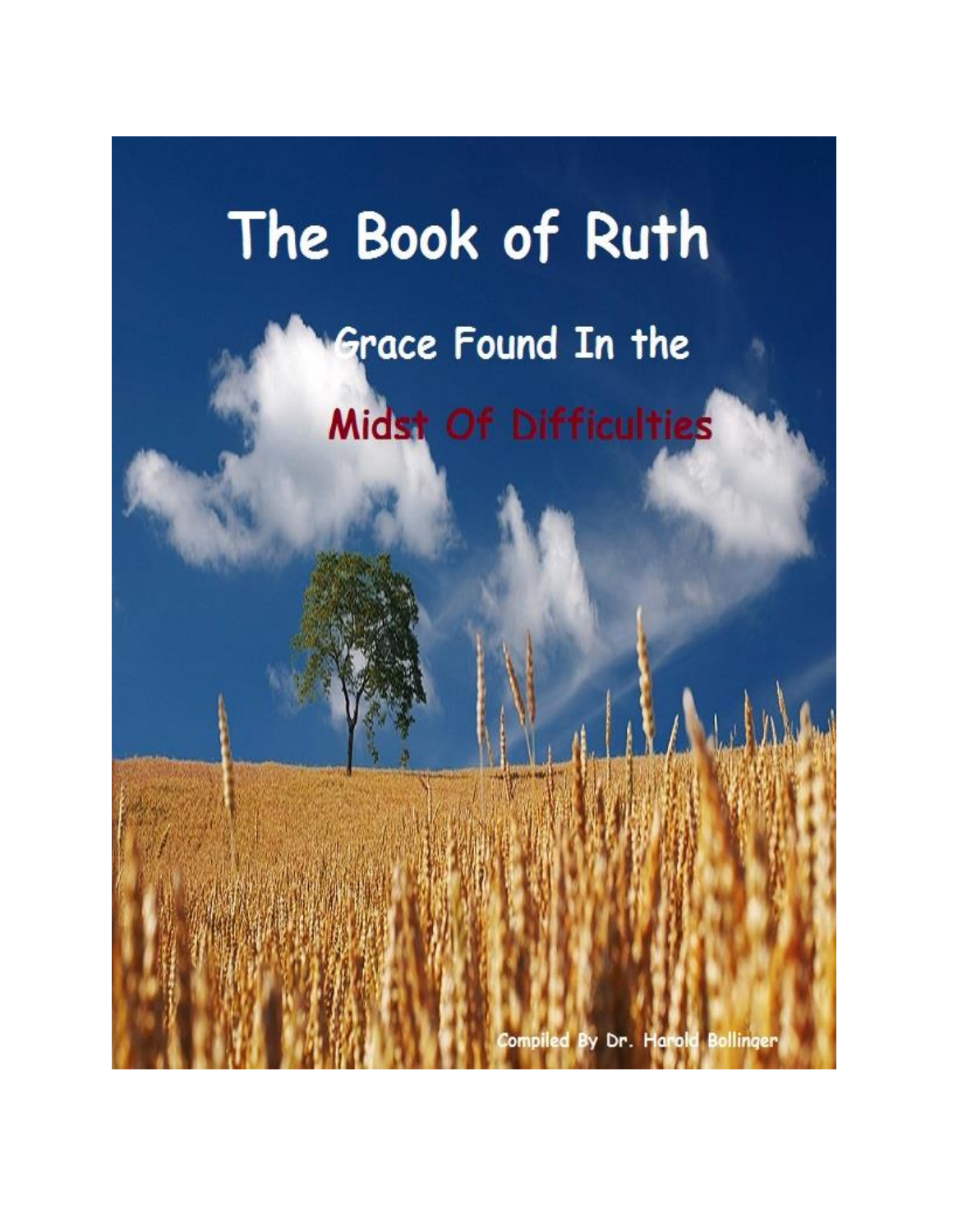# **[Ruth](http://www.bibleonthenet.com/Ruth.htm)**

**OVERVIEW:** WHEN someone says, "Let me tell you about my mother-in-law," we expect some kind of negative statement or humorous anecdote because the mother-in-law caricature has been a standard centerpiece of ridicule or comedy. The book of Ruth, however, tells a different story. Ruth loved her mother-in-law, Naomi.

Recently widowed, Ruth begged to stay with Naomi wherever she went, even though it would mean leaving her homeland. In heartfelt words Ruth said, "Your people will be my people and your God my God" (Ruth 1:16). Naomi agreed, and Ruth traveled with her to Bethlehem.

Not much is said about Naomi except that she loved and cared for Ruth. Obviously, Naomi's life was a powerful witness to the reality of God. Ruth was drawn to her—and to the God she worshiped. In the succeeding months and years, God led this young Moabite widow to a man named Boaz, whom she eventually married. As a result, she became the great-grandmother of David and an ancestor in the line of the Messiah. What a profound impact Naomi's life made!

The book of Ruth is also the story of God's grace in the midst of difficult circumstances. Ruth's story occurred during the time of the judges—a period of disobedience, idolatry, and violence. Even in times of crisis and deepest despair, there are those who follow God and through whom God works. No matter how discouraging or antagonistic the world may seem, there are always people who follow God. He will use anyone who is open to him to achieve his purposes. Ruth was a Moabitess and Boaz was a descendant of Rahab, a former prostitute from Jericho. Nevertheless, their offspring continued the family line through which the Messiah came into our world.

Read this book and be encouraged. God is at work in the world, and he wants to use you. God could use you, as he used Naomi, to bring family and friends to him.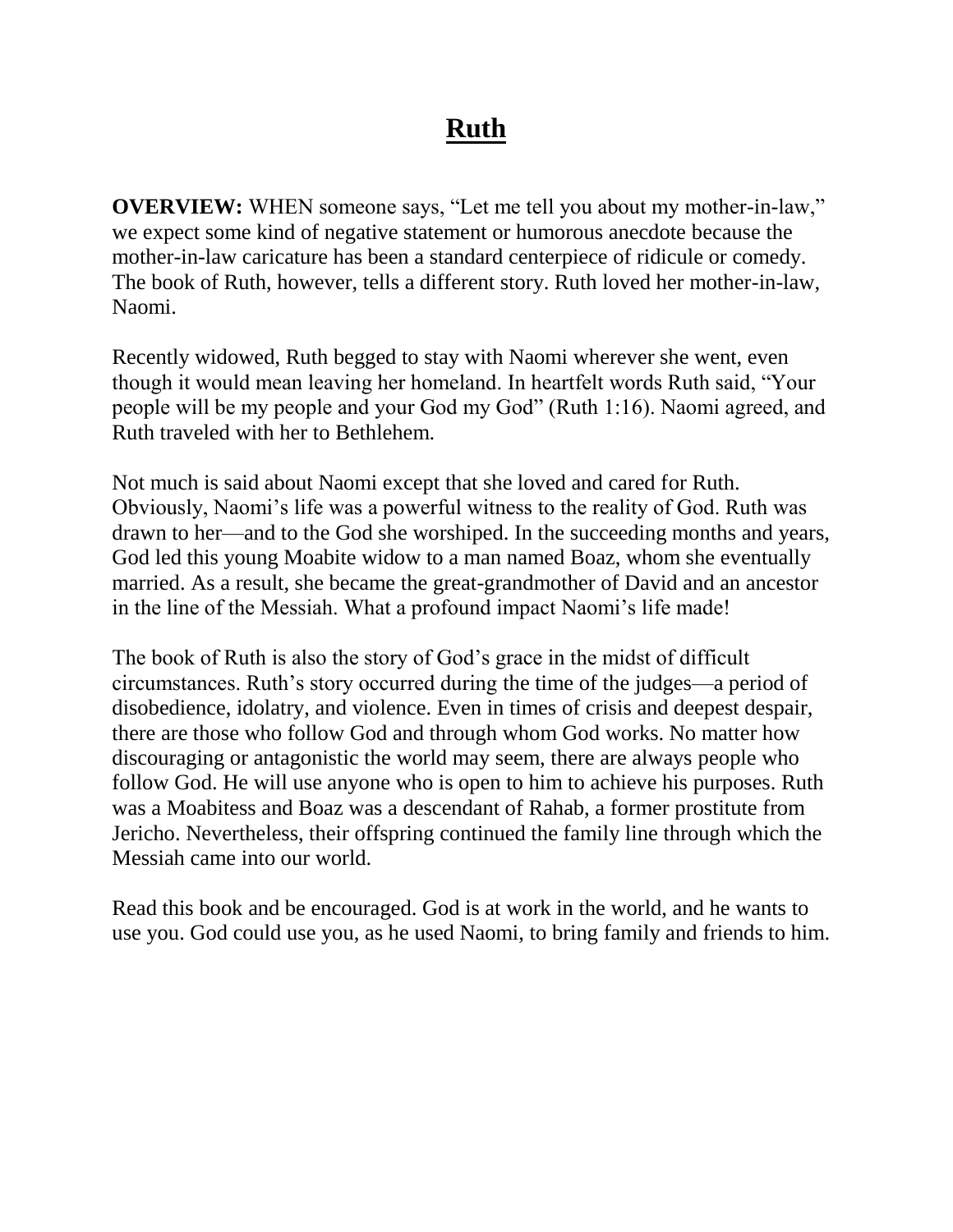#### **THE BLUEPRINT**

When we first meet Ruth, she is a destitute widow. We follow her as she joins God's people, gleans in the grain-fields, and risks her honor at the threshing floor of Boaz. In the end, we see Ruth becoming the wife of Boaz. What a picture of how we come to faith in Christ. We begin with no hope and are rebellious aliens with no part in the kingdom of God. Then as we risk everything by putting our faith in Christ, God saves us, forgives us, rebuilds our lives, and gives us blessings that will last through eternity. Boaz's redeeming of Ruth is a picture of Christ redeeming us.

#### **1. Ruth remains loyal to Naomi (Ruth 1:1-22)**

 In the days when the judges ruled in Israel, a man from Bethlehem in Judah left the country because of a severe famine. He took his wife and two sons and went to live in the country of Moab. [2] The man's name was Elimelech, and his wife was Naomi. Their two sons were Mahlon and Kilion. They were Ephrathites from Bethlehem in the land of Judah. During their stay in Moab,

[3] Elimelech died and Naomi was left with her two sons. [4] The two sons married Moabite women. One married a woman named Orpah, and the other a woman named Ruth. But about ten years later, [5] both Mahlon and Kilion died. This left Naomi alone, without her husband or sons.

 [6] Then Naomi heard in Moab that the Lord had blessed his people in Judah by giving them good crops again. So Naomi and her daughters-in-law got ready to leave Moab to return to her homeland. [7] With her two daughters-in-law she set out from the place where she had been living, and they took the road that would lead them back to Judah.

 [8] But on the way, Naomi said to her two daughters-in-law, "Go back to your mothers' homes instead of coming with me. And may the Lord reward you for your kindness to your husbands and to me. [9] May the Lord bless you with the security of another marriage." Then she kissed them good-bye, and they all broke down and wept.

[10] "No," they said. "We want to go with you to your people."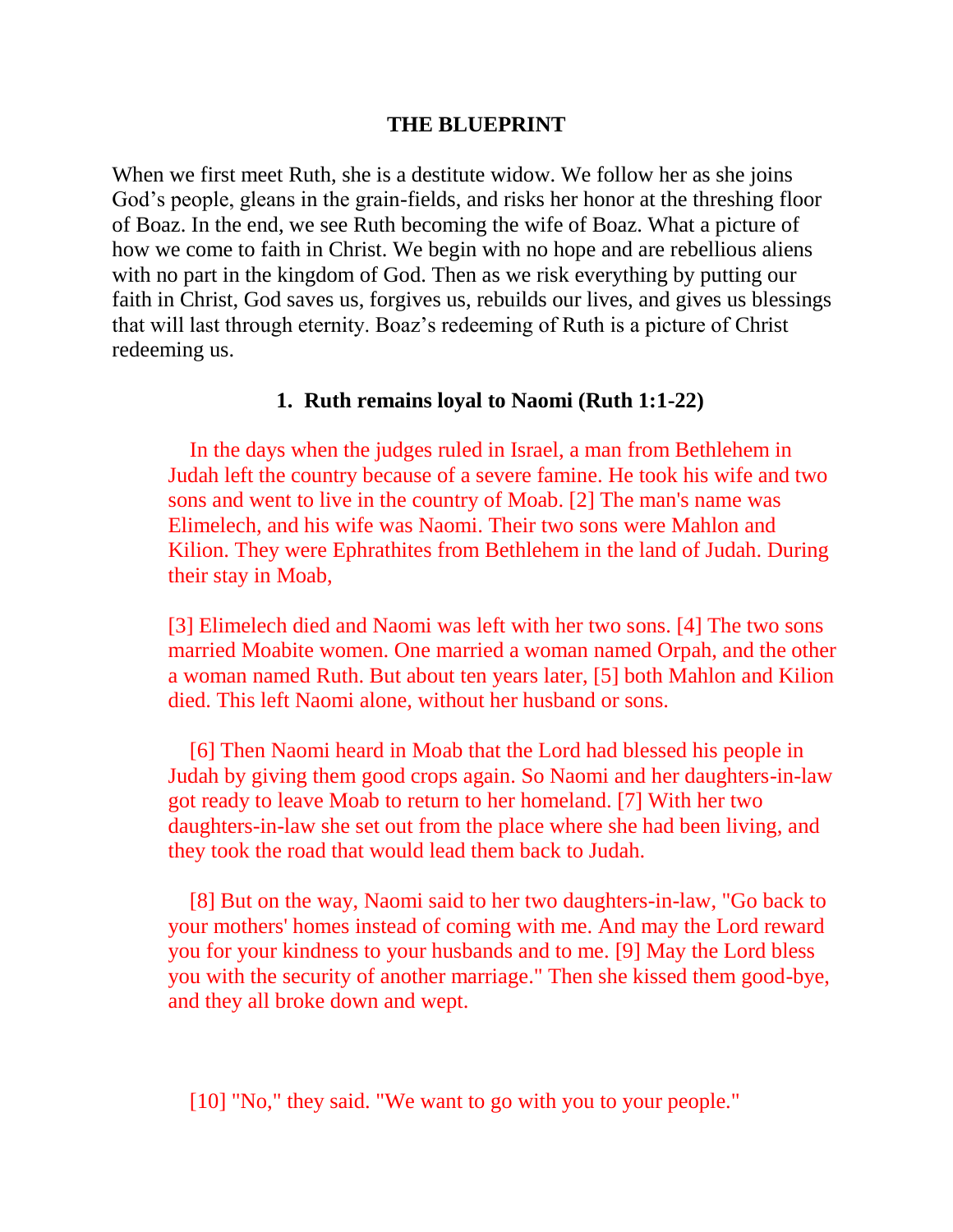[11] But Naomi replied, "Why should you go on with me? Can I still give birth to other sons who could grow up to be your husbands? [12] No, my daughters, return to your parents' homes, for I am too old to marry again. And even if it were possible, and I were to get married tonight and bear sons, then what?

[13] Would you wait for them to grow up and refuse to marry someone else? No, of course not, my daughters! Things are far more bitter for me than for you, because the Lord himself has caused me to suffer."

 [14] And again they wept together, and Orpah kissed her mother-in-law good-bye. But Ruth insisted on staying with Naomi. [15] "See," Naomi said to her, "your sister-in-law has gone back to her people and to her gods. You should do the same."

 [16] But Ruth replied, "Don't ask me to leave you and turn back. I will go wherever you go and live wherever you live. Your people will be my people, and your God will be my God. [17] I will die where you die and will be buried there. May the Lord punish me severely if I allow anything but death to separate us!" [18] So when Naomi saw that Ruth had made up her mind to go with her, she stopped urging her.

 [19] So the two of them continued on their journey. When they came to Bethlehem, the entire town was stirred by their arrival. "Is it really Naomi?" the women asked.

 [20] "Don't call me Naomi," she told them. "Instead, call me Mara, for the Almighty has made life very bitter for me. [21] I went away full, but the Lord has brought me home empty. Why should you call me Naomi when the Lord has caused me to suffer and the Almighty has sent such tragedy?"

[22] So Naomi returned from Moab, accompanied by her daughter-in-law Ruth, the young Moabite woman. They arrived in Bethlehem at the beginning of the barley harvest.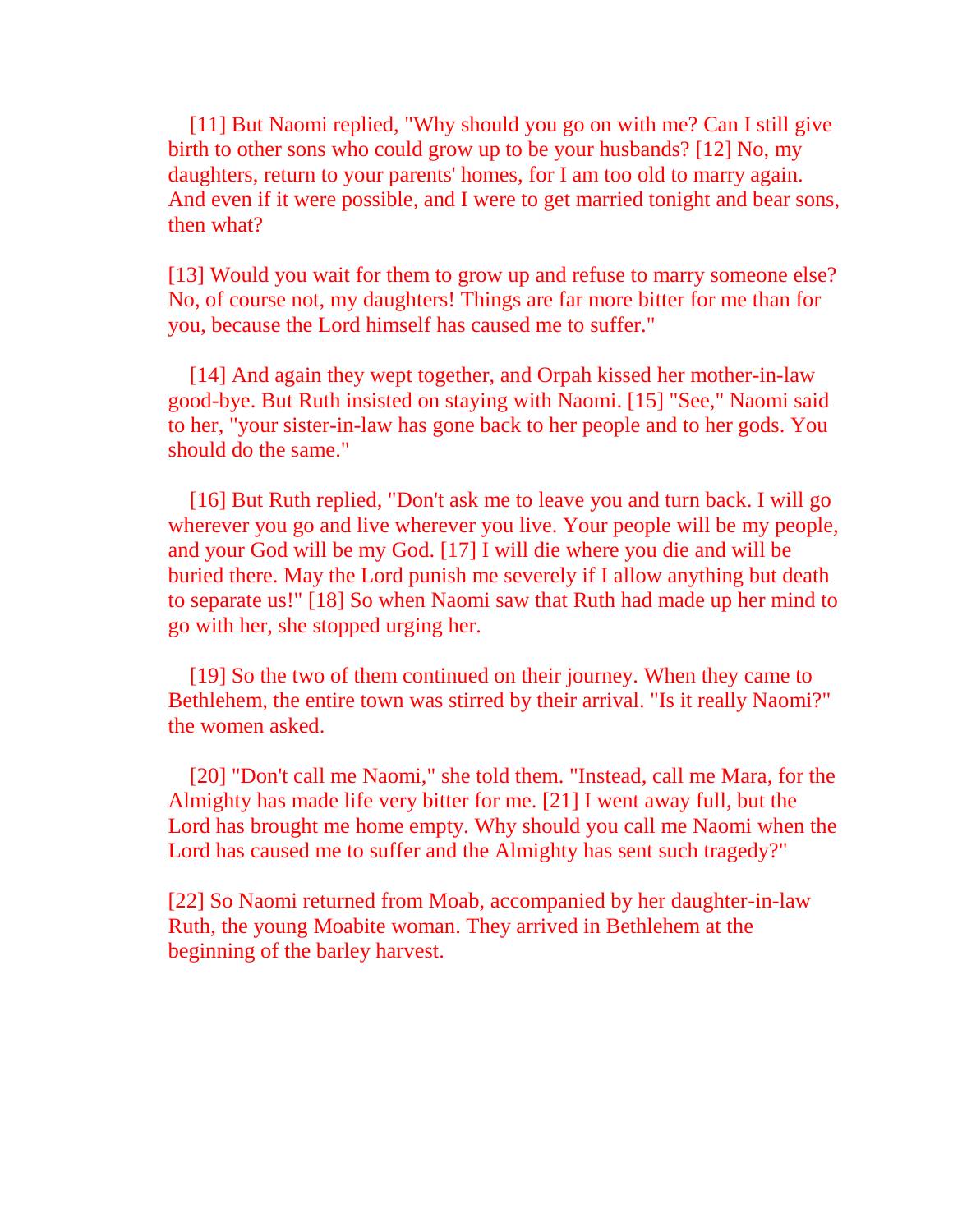#### **2. Ruth gleans in Boaz's field (Ruth 2:1-23)**

Ruth 2:1-23

 Now there was a wealthy and influential man in Bethlehem named Boaz, who was a relative of Naomi's husband, Elimelech.

 [2] One day Ruth said to Naomi, "Let me go out into the fields to gather leftover grain behind anyone who will let me do it."

 And Naomi said, "All right, my daughter, go ahead." [3] So Ruth went out to gather grain behind the harvesters. And as it happened, she found herself working in a field that belonged to Boaz, the relative of her father-in-law, Elimelech.

 [4] While she was there, Boaz arrived from Bethlehem and greeted the harvesters. "The Lord be with you!" he said.

"The Lord bless you!" the harvesters replied.

[5] Then Boaz asked his foreman, "Who is that girl over there?"

 [6] And the foreman replied, "She is the young woman from Moab who came back with Naomi. [7] She asked me this morning if she could gather grain behind the harvesters. She has been hard at work ever since, except for a few minutes' rest over there in the shelter."

 [8] Boaz went over and said to Ruth, "Listen, my daughter. Stay right here with us when you gather grain; don't go to any other fields. Stay right behind the women working in my field. [9] See which part of the field they are harvesting, and then follow them. I have warned the young men not to bother you. And when you are thirsty, help yourself to the water they have drawn from the well."

 [10] Ruth fell at his feet and thanked him warmly. "Why are you being so kind to me?" she asked. "I am only a foreigner."

 [11] "Yes, I know," Boaz replied. "But I also know about the love and kindness you have shown your mother-in-law since the death of your husband. I have heard how you left your father and mother and your own land to live here among complete strangers. [12] May the Lord, the God of Israel, under whose wings you have come to take refuge, reward you fully."

 [13] "I hope I continue to please you, sir," she replied. "You have comforted me by speaking so kindly to me, even though I am not as worthy as your workers."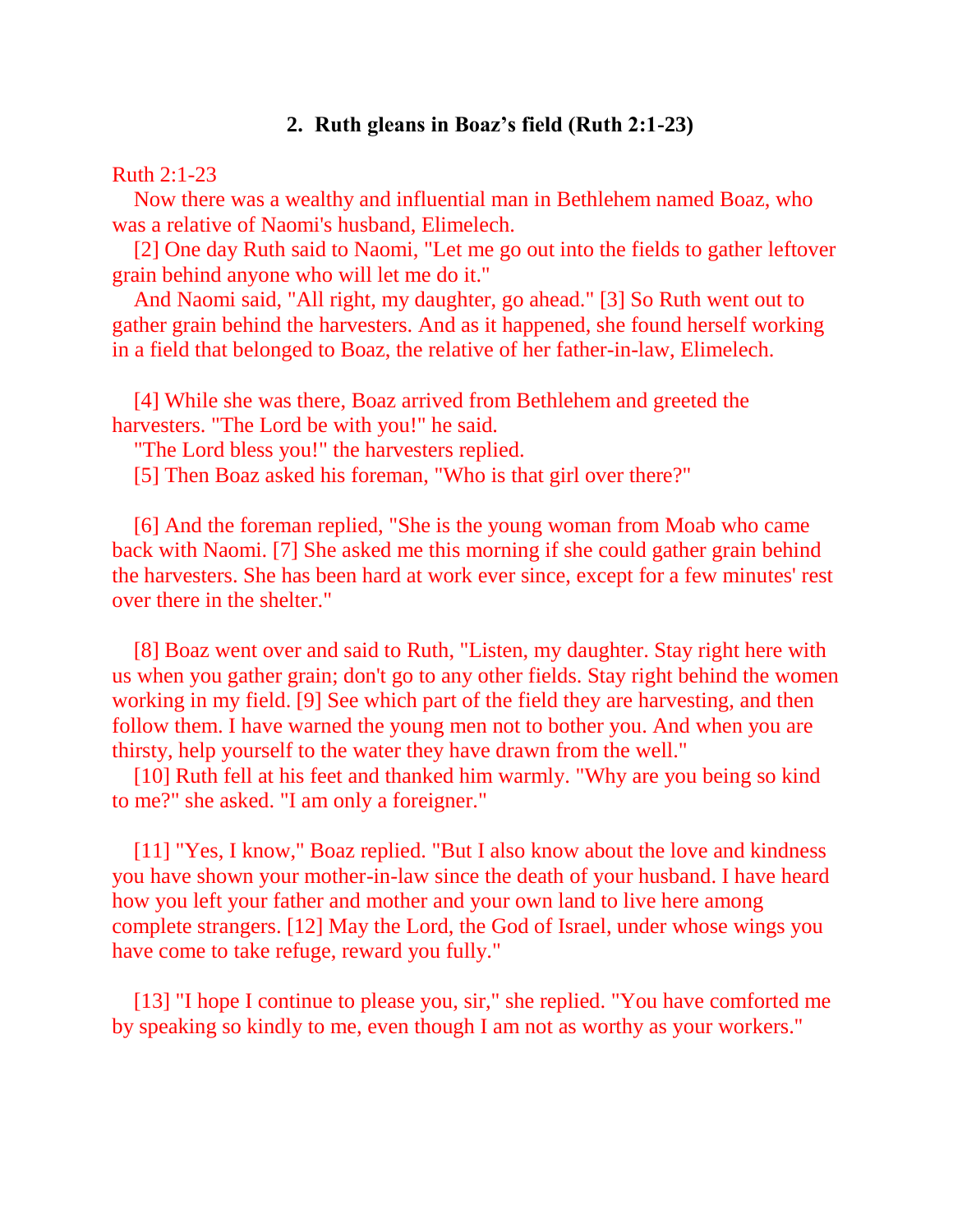[14] At lunchtime Boaz called to her, "Come over here and help yourself to some of our food. You can dip your bread in the wine if you like." So she sat with his harvesters, and Boaz gave her food—more than she could eat.

 [15] When Ruth went back to work again, Boaz ordered his young men, "Let her gather grain right among the sheaves without stopping her. [16] And pull out some heads of barley from the bundles and drop them on purpose for her. Let her pick them up, and don't give her a hard time!"

 [17] So Ruth gathered barley there all day, and when she beat out the grain that evening, it came to about half a bushel. [18] She carried it back into town and showed it to her mother-in-law. Ruth also gave her the food that was left over from her lunch.

 [19] "So much!" Naomi exclaimed. "Where did you gather all this grain today? Where did you work? May the Lord bless the one who helped you!"

 So Ruth told her mother-in-law about the man in whose field she had worked. And she said, "The man I worked with today is named Boaz."

 [20] "May the Lord bless him!" Naomi told her daughter-in-law. "He is showing his kindness to us as well as to your dead husband. That man is one of our closest relatives, one of our family redeemers."

 [21] Then Ruth said, "What's more, Boaz even told me to come back and stay with his harvesters until the entire harvest is completed."

 [22] "This is wonderful!" Naomi exclaimed. "Do as he said. Stay with his workers right through the whole harvest. You will be safe there, unlike in other fields."

 [23] So Ruth worked alongside the women in Boaz's fields and gathered grain with them until the end of the barley harvest. Then she worked with them through the wheat harvest, too. But all the while she lived with her mother-in-law.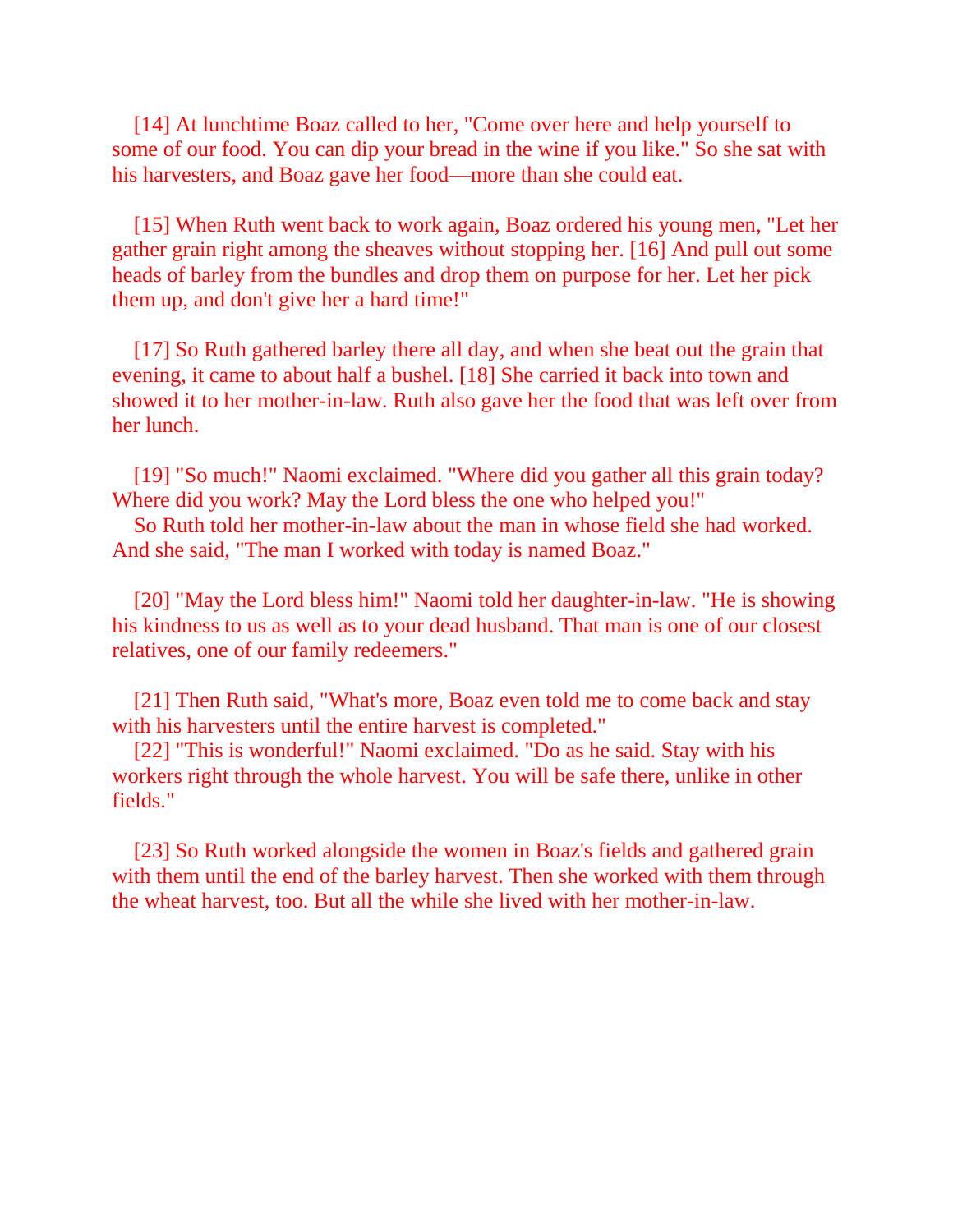#### **3. Ruth follows Naomi's plan (Ruth 3:1-18)**

Ruth 3:1-18

 One day Naomi said to Ruth, "My daughter, it's time that I found a permanent home for you, so that you will be provided for. [2] Boaz is a close relative of ours, and he's been very kind by letting you gather grain with his workers. Tonight he will be winnowing barley at the threshing floor. [3] Now do as I tell you—take a bath and put on perfume and dress in your nicest clothes. Then go to the threshing floor, but don't let Boaz see you until he has finished his meal.

[4] Be sure to notice where he lies down; then go and uncover his feet and lie down there. He will tell you what to do."

 [5] "I will do everything you say," Ruth replied. [6] So she went down to the threshing floor that night and followed the instructions of her mother-inlaw.

 [7] After Boaz had finished his meal and was in good spirits, he lay down beside the heap of grain and went to sleep. Then Ruth came quietly, uncovered his feet, and lay down. [8] Around midnight, Boaz suddenly woke up and turned over. He was surprised to find a woman lying at his feet! [9] "Who are you?" he demanded.

 "I am your servant Ruth," she replied. "Spread the corner of your covering over me, for you are my family redeemer."

 [10] "The Lord bless you, my daughter!" Boaz exclaimed. "You are showing more family loyalty now than ever by not running after a younger man, whether rich or poor. [11] Now don't worry about a thing, my daughter. I will do what is necessary, for everyone in town knows you are an honorable woman. [12] But there is one problem. While it is true that I am one of your family redeemers, there is another man who is more closely related to you than I am.

[13] Stay here tonight, and in the morning I will talk to him. If he is willing to redeem you, then let him marry you. But if he is not willing, then as surely as the Lord lives, I will marry you! Now lie down here until morning."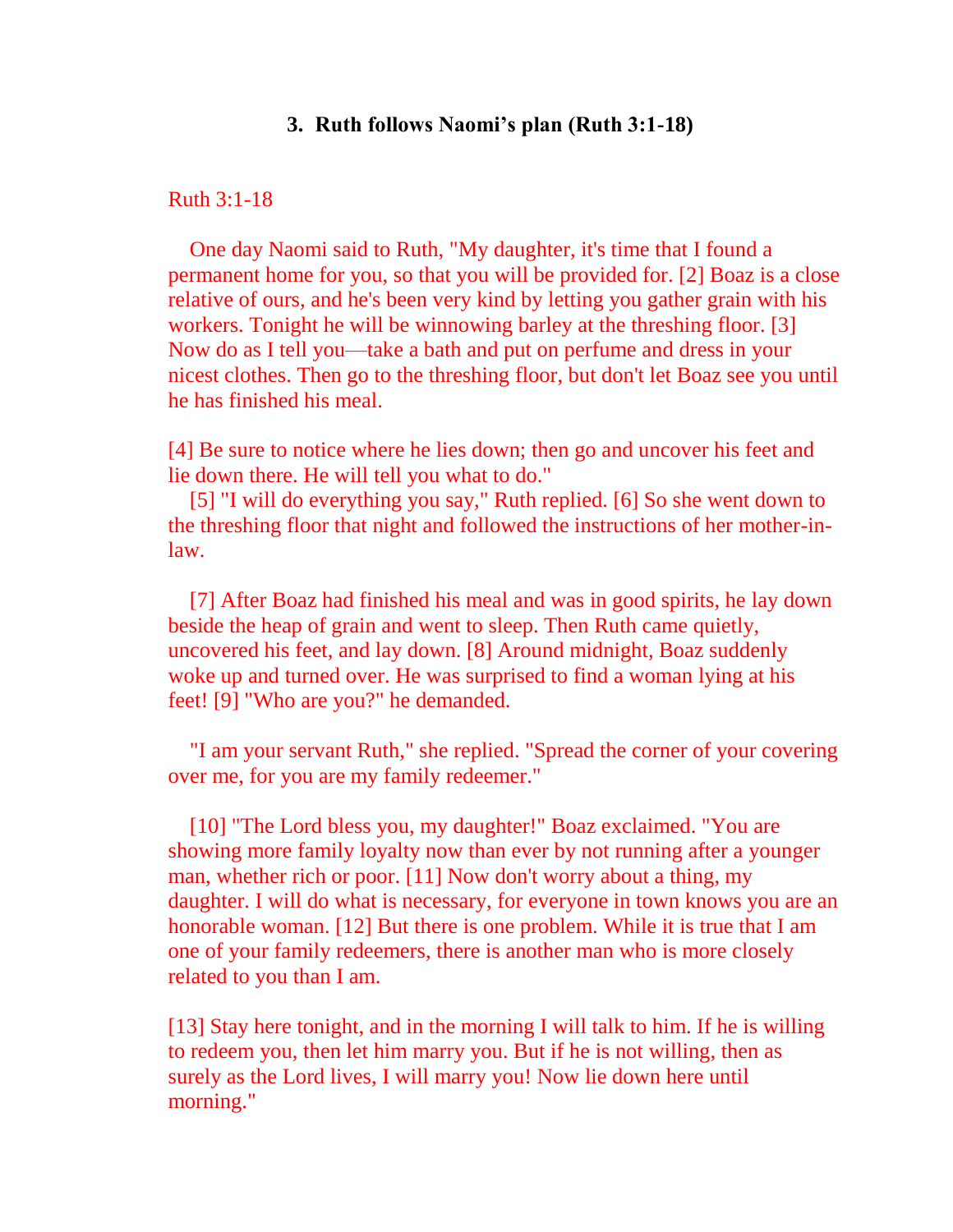[14] So Ruth lay at Boaz's feet until the morning, but she got up before it was light enough for people to recognize each other. For Boaz said, "No one must know that a woman was here at the threshing floor." [15] Boaz also said to her, "Bring your cloak and spread it out." He measured out six scoops of barley into the cloak and helped her put it on her back. Then Boaz returned to the town.

 [16] When Ruth went back to her mother-in-law, Naomi asked, "What happened, my daughter?"

 Ruth told Naomi everything Boaz had done for her, [17] and she added, "He gave me these six scoops of barley and said, 'Don't go back to your mother-in-law empty-handed.' "

 [18] Then Naomi said to her, "Just be patient, my daughter, until we hear what happens. The man won't rest until he has followed through on this. He will settle it today."

#### **4. Ruth and Boaz are married (Ruth 4:1-22)**

#### Ruth 4:1-22

 So Boaz went to the town gate and took a seat there. When the family redeemer he had mentioned came by, Boaz called out to him, "Come over here, friend. I want to talk to you." So they sat down together.

[2] Then Boaz called ten leaders from the town and asked them to sit as witnesses. [3] And Boaz said to the family redeemer, "You know Naomi, who came back from Moab. She is selling the land that belonged to our relative Elimelech.

[4] I felt that I should speak to you about it so that you can redeem it if you wish. If you want the land, then buy it here in the presence of these witnesses. But if you don't want it, let me know right away, because I am next in line to redeem it after you."

The man replied, "All right, I'll redeem it."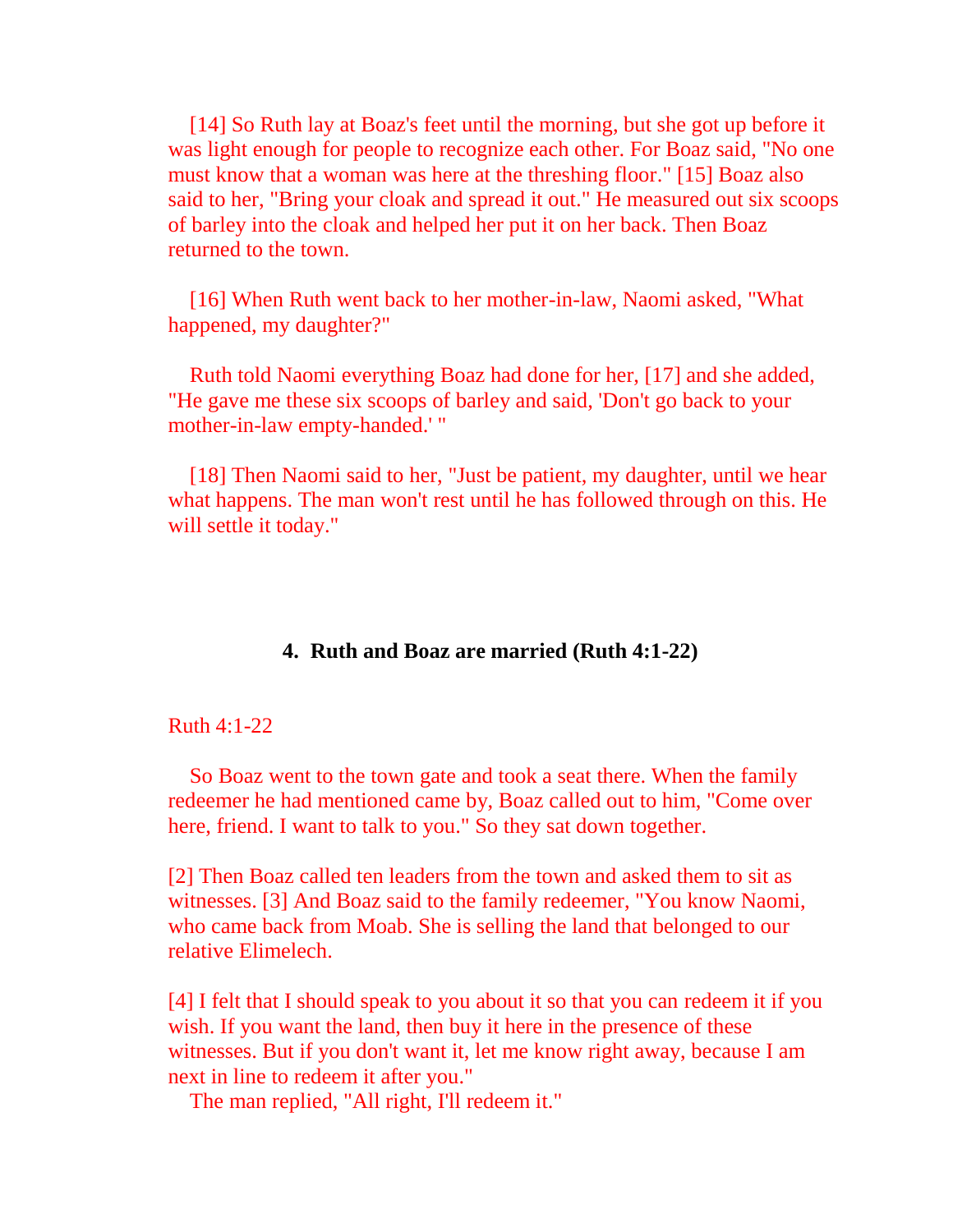[5] Then Boaz told him, "Of course, your purchase of the land from Naomi also requires that you marry Ruth, the Moabite widow. That way, she can have children who will carry on her husband's name and keep the land in the family."

 [6] "Then I can't redeem it," the family redeemer replied, "because this might endanger my own estate. You redeem the land; I cannot do it."

 [7] In those days it was the custom in Israel for anyone transferring a right of purchase to remove his sandal and hand it to the other party. This publicly validated the transaction. [8] So the other family redeemer drew off his sandal as he said to Boaz, "You buy the land."

 [9] Then Boaz said to the leaders and to the crowd standing around, "You are witnesses that today I have bought from Naomi all the property of Elimelech, Kilion, and Mahlon. [10] And with the land I have acquired Ruth, the Moabite widow of Mahlon, to be my wife. This way she can have a son to carry on the family name of her dead husband and to inherit the family property here in his hometown. You are all witnesses today."

 [11] Then the leaders and all the people standing there replied, "We are witnesses! May the Lord make the woman who is now coming into your home like Rachel and Leah, from whom all the nation of Israel descended! May you be great in Ephrathah and famous in Bethlehem. [12] And may the Lord give you descendants by this young woman who will be like those of our ancestor Perez, the son of Tamar and Judah."

 [13] So Boaz married Ruth and took her home to live with him. When he slept with her, the Lord enabled her to become pregnant, and she gave birth to a son. [14] And the women of the town said to Naomi, "Praise the Lord who has given you a family redeemer today! May he be famous in Israel. [15] May this child restore your youth and care for you in your old age. For he is the son of your daughter-in-law who loves you so much and who has been better to you than seven sons!"

[16] Naomi took care of the baby and cared for him as if he were her own. [17] The neighbor women said, "Now at last Naomi has a son again!" And they named him Obed. He became the father of Jesse and the grandfather of David.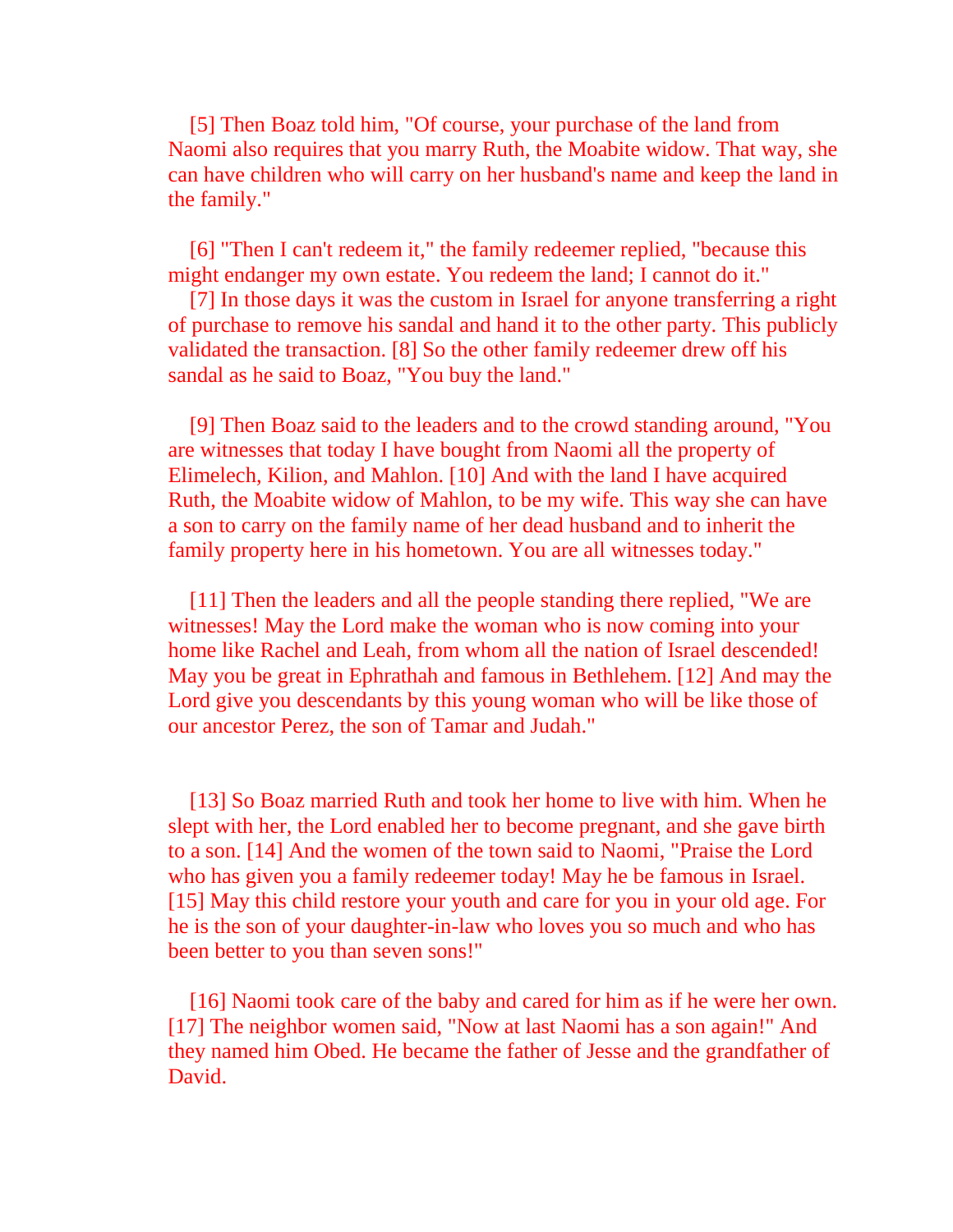[18] This is their family line beginning with their ancestor Perez:

Perez was the father of Hezron.

 [19] Hezron was the father of Ram. Ram was the father of Amminadab.

 [20] Amminadab was the father of Nahshon. Nahshon was the father of Salmon.

[21] Salmon was the father of Boaz. Boaz was the father of Obed.

 [22] Obed was the father of Jesse. Jesse was the father of David.

## **MEGATHEMES**

## **THEME: Faithfulness**

EXPLANATION: Ruth's faithfulness to Naomi as a daughter-in-law and friend is a great example of love and loyalty. Ruth, Naomi, and Boaz are also faithful to God and his laws. Throughout the story we see God's faithfulness to his people.

IMPORTANCE: Ruth's life was guided by faithfulness toward God and showed itself in loyalty toward the people she knew. To be loyal and loving in relationships, we must imitate God's faithfulness in our relationships with others.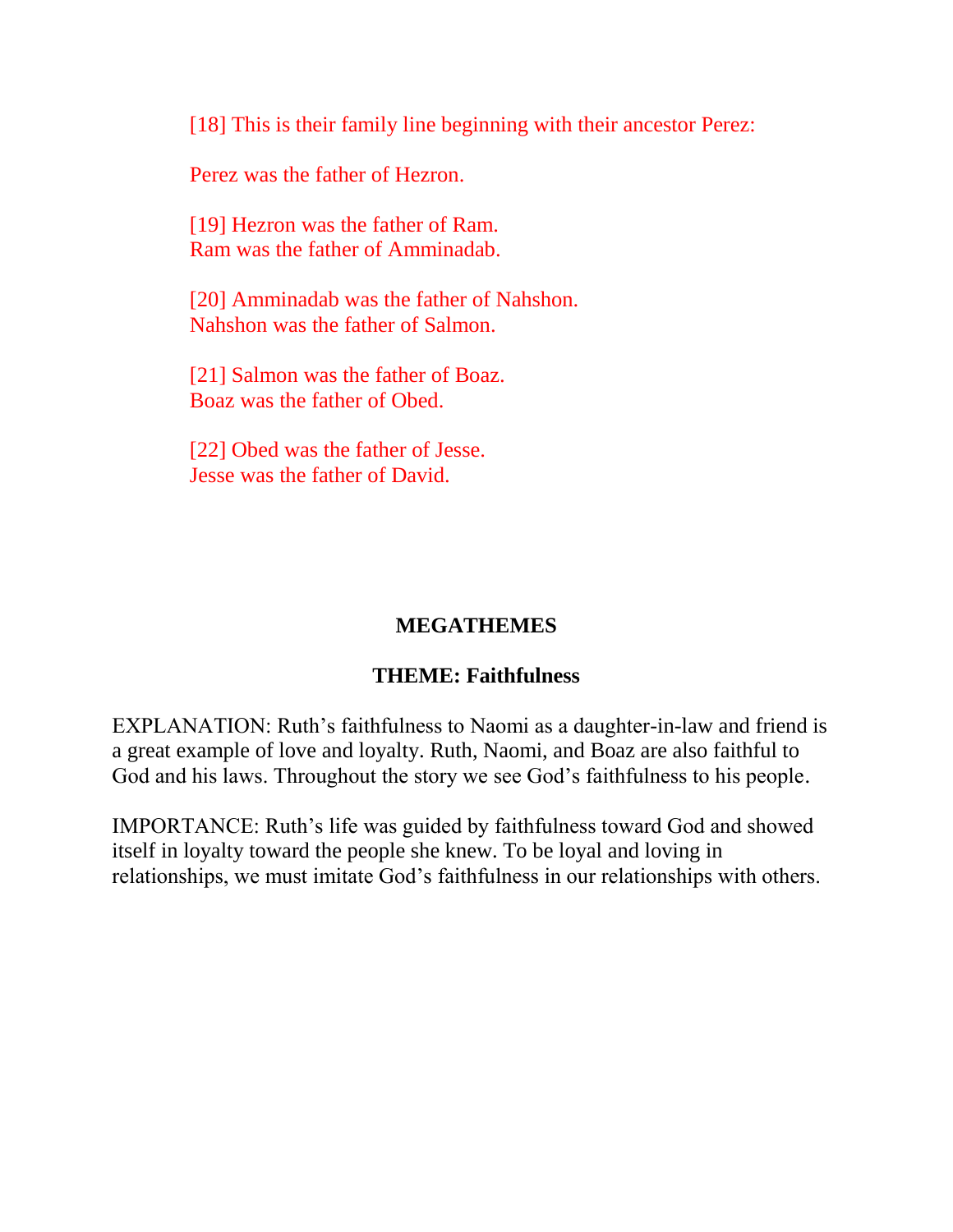# **THEME: Kindness**

## **EXPLANATION:**

Ruth showed great kindness to Naomi. In turn, Boaz showed kindness to Ruth—a despised Moabite woman with no money. God showed his kindness to Ruth, Naomi, and Boaz by bringing them together for his purposes.

# **IMPORTANCE:**

Just as Boaz showed his kindness by buying back land to guarantee Ruth and Naomi's inheritance, so Christ showed his kindness by dying for us to guarantee our eternal life. God's kindness should motivate us to love and honor him.

# **THEME: Integrity**

### EXPLANATION:

Ruth showed high moral character by being loyal to Naomi, by her clean break from her former land and customs, and by her hard work in the fields. Boaz showed integrity in his moral standards, his honesty, and by following through on his commitments.

#### IMPORTANCE:

When we have experienced God's faithfulness and kindness, we should respond by showing integrity. Just as the values by which Ruth and Boaz lived were in sharp contrast to those of the culture portrayed in Judges, so our lives should stand out from the world around us.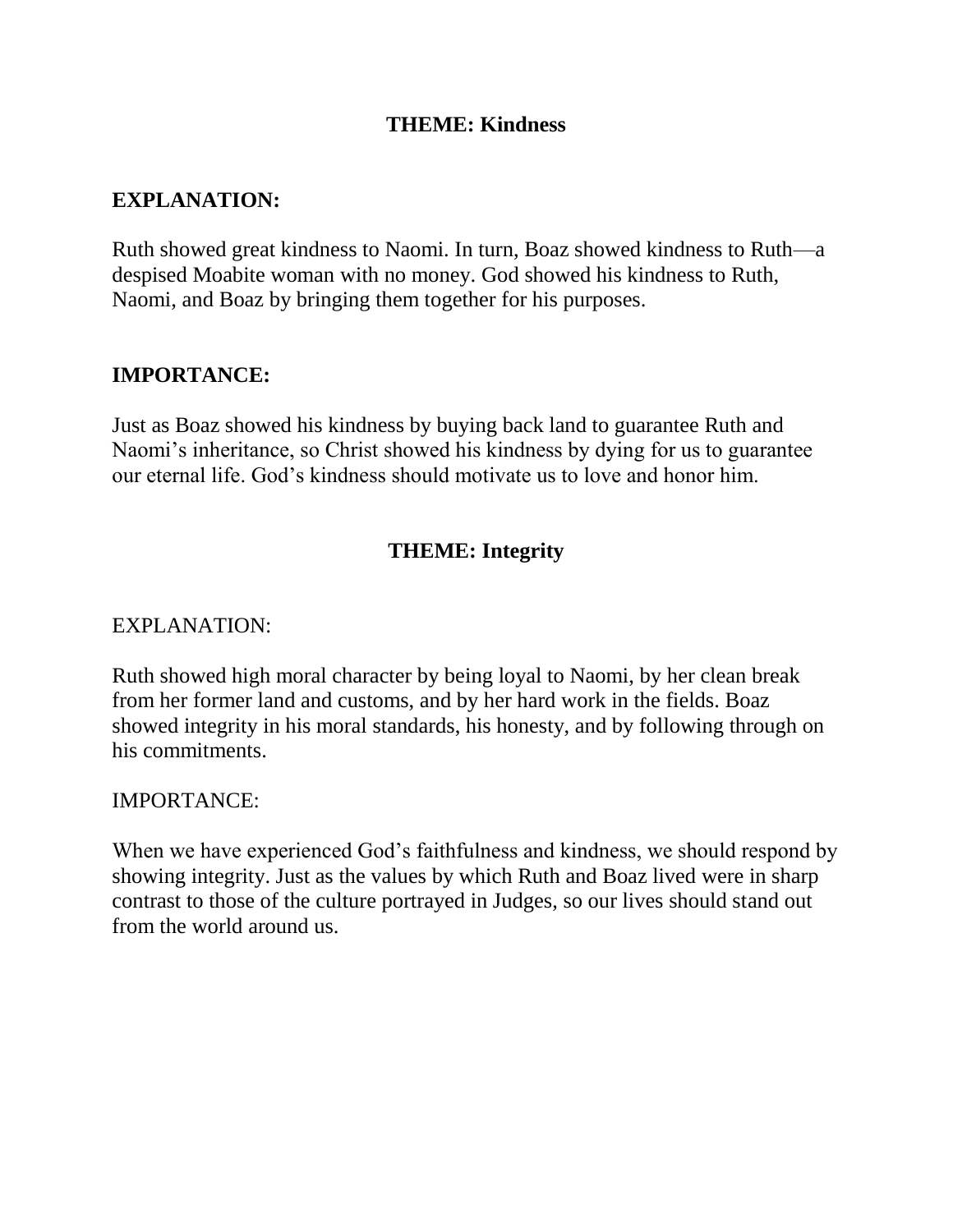### **THEME: Protection**

## **EXPLANATION:**

We see God's care and protection over the lives of Naomi and Ruth. His supreme control over circumstances brings them safety and security. He guides the minds and activities of people to fulfill his purpose.

## **IMPORTANCE:**

No matter how devastating our present situation may be, our hope is in God. His resources are infinite. We must believe that he can work in the life of any person whether that person is a king or a stranger in a foreign land. Trust his protection.

## **THEME: Prosperity/Blessing**

#### **EXPLANATION:**

Ruth and Naomi came to Bethlehem as poor widows, but they soon became prosperous through Ruth's marriage to Boaz. Ruth became the great-grandmother of King David. Yet the greatest blessing was not the money, the marriage, or the child; it was the quality of love and respect between Ruth, Boaz, and Naomi.

#### **IMPORTANCE:**

We tend to think of blessings in terms of prosperity rather than the high-quality relationships God makes possible for us. No matter what our economic situation, we can love and respect the people God has brought into our lives. In so doing, we give and receive blessings. Love is the greatest blessing.